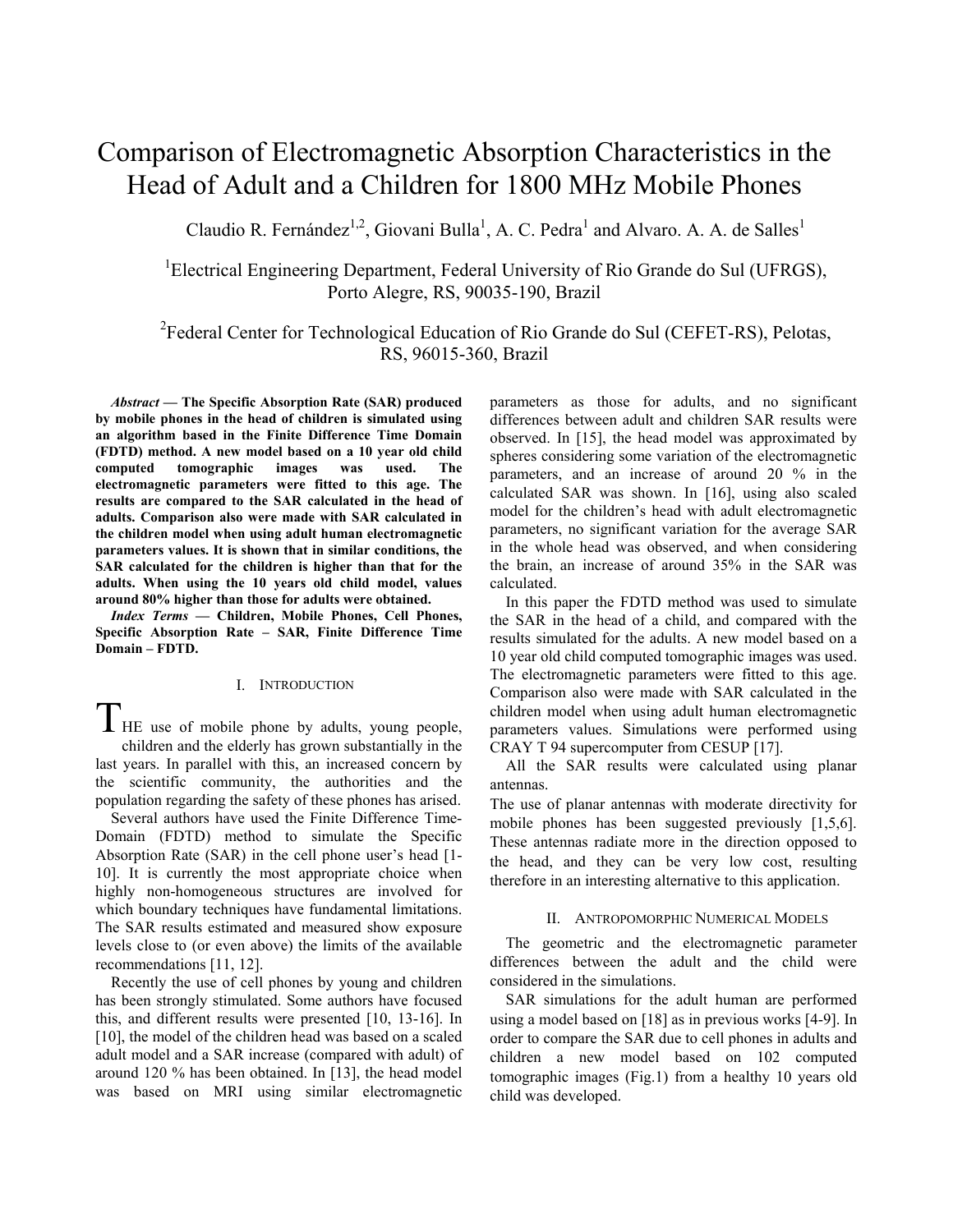

Fig.1. Computed tomographic image of the 10 years old child: coronal cut.

Both models were rotated to put the ear-to-mouth line vertically (Fig.2). This facilitate the cell phones antennas positioning.



Fig.2. Saggital cut of the 10 years old child rotated model.

Three different simulation cases were implemented. In case A, the adult model and parameters [19] were used. In case B, the child model with adult electromagnetic parameters was used. In case C, the child model with fitted electromagnetic parameters was used. These were obtained from comparison with the results obtained for rats [20]. The electromagnetic parameters for adult human are well established, with an accuracy better than 5% [19]. However data for children are still not available. A study with rats [20] shows that conductivity and permittivity decrease with age. For 10 day and younger rats the values are around 20% higher than for sexually mature (adult) rats (e.g. 50 days). One reason for this could be the higher water concentration in the tissues of the young. The measured results for adult individuals in different animal species show that there is a parameter variation lower than 5% from animal to animal when considering the same type of tissue. This was the rationale, and using similar correspondence between parameters values and age for humans as for rats, we obtained the fitted parameters for the children. These values are shown in Table I.

| TABLE I - PHYSICAL PROPERTIES FOR THE ADULT MAN AND |  |
|-----------------------------------------------------|--|
| FITTED FOR THE 10 YEARS OLD CHILD AT 1800 MHZ       |  |

| Age                          |                          | adult           |                      | 10 years old    |                      |
|------------------------------|--------------------------|-----------------|----------------------|-----------------|----------------------|
| Properties                   | $p$ (q/cm <sup>3</sup> ) | $\varepsilon_r$ | $\sigma(\Omega^2/m)$ | $\varepsilon_r$ | $\sigma(\Omega^2/m)$ |
| Air                          | 0.00                     | 1.00            | 0.00                 | 1.00            | 0.00                 |
| Average Skull                | 1.85                     | 15.56           | 0.43                 | 18.48           | 0.54                 |
| Skin (Wet)                   | 1.01                     | 43.85           | 1.23                 | 54.63           | 1.53                 |
| Average<br>Muscle            | 1.04                     | 54.44           | 1.39                 | 61.68           | 1.57                 |
| Average Brain                | 1.03                     | 43.54           | 1.15                 | 52.52           | 1.44                 |
| Vitreous<br>Humour           | 1.01                     | 68.57           | 2.03                 | 81.81           | 2.47                 |
| Fat (Mean)                   | 0.92                     | 11.02           | 0.19                 | 13.15           | 0.23                 |
| Eye Tissue<br>(Sclera)       | 1.17                     | 53.57           | 1.60                 | 63.91           | 1.95                 |
| <b>Brain Spinal</b><br>Fluid | 1.01                     | 67.20           | 2.92                 | 80.17           | 3.55                 |
| Nerve (Spinal<br>chord)      | 1.04                     | 30.87           | 0.84                 | 36.83           | 1.02                 |
| Lens Nucleus                 | 1.10                     | 34.65           | 0.79                 | 41.34           | 0.96                 |

The cranial perimeters in both models were approximated from ellipsis. The calculated values are in close agreement with those shown in [13]. To adjust for the corresponding dimensions and in order to save memory, FDTD simulation were performed having different cell dimensions for each of the three cases [21,22]. Then, the distance between the antenna and the head are slightly different. These are shown in Table II.

TABLE II – SPATIAL DISCRETIZATION

| Model                  | Adult | 10 years old |
|------------------------|-------|--------------|
| Cases                  | А     | B and C      |
| Scale factor           | 1     | 1            |
| Cranial perimeter (mm) | 563.5 | 523.9        |
| $\Delta x$ (mm)        | 0.764 | 0.946        |
| $\Delta y$ (mm)        | 1.920 | 1.892        |
| $\Delta z$ (mm)        | 1.920 | 2.044        |
| Antenna distance (mm)  | 14.51 | 14.19        |

### III. ANTENNA MODELS

The cell phones were modeled using patch antennas to compare the SAR results with previous works [5,6]. The patch antennas were designed following the cavity models described by [23,24]. The antenna dimensions were adjusted according to the cell grid shown in Table II. Special care was taken to feed the antenna at the exact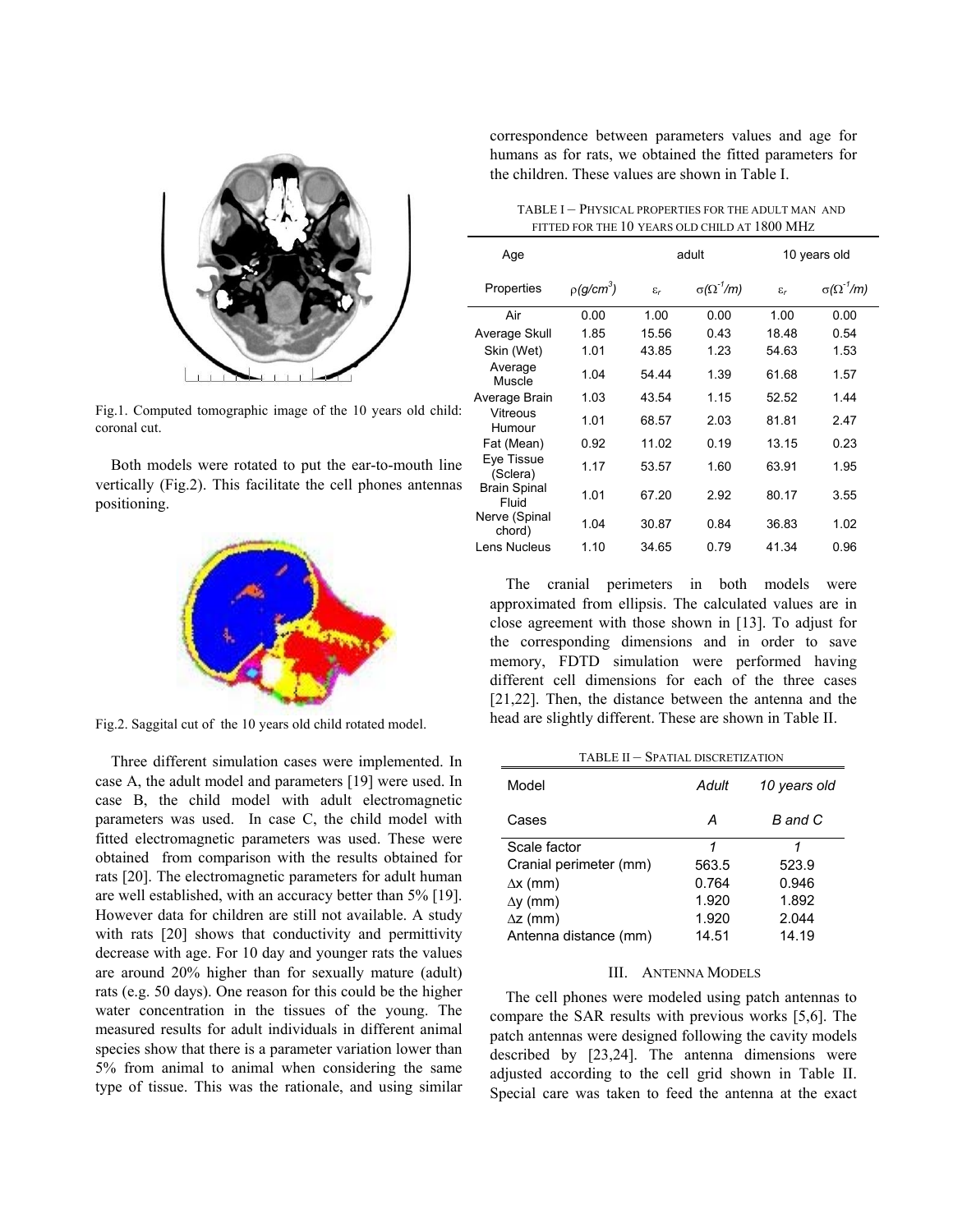resonance frequency. For example, in the simulated cases B and C, the antenna dimensions were  $L = 55.19$  mm,  $W =$ 32.17 mm,  $H = 1.89$  mm, in accordance to the grid. Then the resonance frequency estimated using the cavity model should be  $f = 1832$  MHz. However S<sub>11</sub> simulations using FDTD and FFT show that the resonance frequency is  $f =$ 1807 MHz (Fig.3).



Fig.3. Simulated  $S_{11}$  for the patch antenna used in cases B and C.

This was the frequency used to feed the antenna with a normalized power harmonic signal. Then, even the feeding frequencies are slightly different from case to case, we ensure a high radiation efficiency in all the simulated cases.

The main objective of this work is to compare the child and adult exposures in three different situations (cases A, B, and C). Then the obtained SAR results are normalized for the adult (case A).

### IV. RESULTS

In this section the peak SAR and average SAR (1 g and 10 g) are presented. The 1g-SAR and the 10g-SAR were calculated as spatial averages of boxes with  $14\Delta x \times 5\Delta y \times$ 5∆z (1g-SAR, Case A), 28∆x × 11∆y × 11∆z (10g-SAR, Case A),  $10\Delta x \times 5\Delta y \times 5\Delta z$  (1g-SAR, Cases B and C),  $21\Delta x \times 12\Delta y \times 10\Delta z$  (10g-SAR, Case B and C). Since there is not a great variation in the densities of the different tissues, this can be considered a reasonably approximation.

Since the child and the adult head models were rotated in order to a better positioning of the cell phone, then the vertical and horizontal cuts do not correspond exactly to coronal and frontal cuts. Fig. 4 shows the SAR calculated in case A.

In order to make the necessary comparison, the values are normalised to the exposure limit recommended by the corresponding IEEE/ANSI standard [11], SAR = 1.6 W/kg for 1 g of tissue.

In Fig. 5, SAR results for the 10 years old child model with adult parameters (Case B) for the same six vertical

**for cases B and C** In Fig. 6, SAR results for the 10 years old child model with parameters fitted to this age (Case C) for the same six vertical and horizontal cuts and the same scale are shown.

> In Table III the maximum simulated SAR results in the brain for the three cases are shown.

> The results were compared with that obtained for the 1 g average SAR in the adult (case A) assumed to be in the 1.6 W/kg SAR recommended IEEE/ANSI exposure limit [11].

> It is observed that an increase of around 80% in the 1g-SAR was obtained for the children model with the fitted parameters (case C). Even when using adult parameters in the child model (case B), an increase of around 60% is observed. Hence, the results obtained for the child model when using the fitted parameters were around 9% higher than those when using adult parameters.

| TABLE III – SAR                              |                      |                        |  |  |  |  |
|----------------------------------------------|----------------------|------------------------|--|--|--|--|
| Adult                                        | 10 years old child   |                        |  |  |  |  |
| Adult<br>parameters                          | Adult<br>parameters  | Children<br>parameters |  |  |  |  |
| А                                            | В                    | С                      |  |  |  |  |
| Normalised values (W/kg)                     |                      |                        |  |  |  |  |
| 1.704                                        | 3.356                | 3.636                  |  |  |  |  |
| 1.600                                        | 2.618                | 2.868                  |  |  |  |  |
| 1.319                                        | 1.984                | 2.119                  |  |  |  |  |
| Percentage difference<br>(increase/decrease) |                      |                        |  |  |  |  |
| $+6.5%$                                      | +109.7%              | $+127.3%$              |  |  |  |  |
| 0%<br>$-18%$                                 | $+63.6%$<br>$+24.0%$ | $+79.2%$<br>$+32.5%$   |  |  |  |  |
|                                              |                      |                        |  |  |  |  |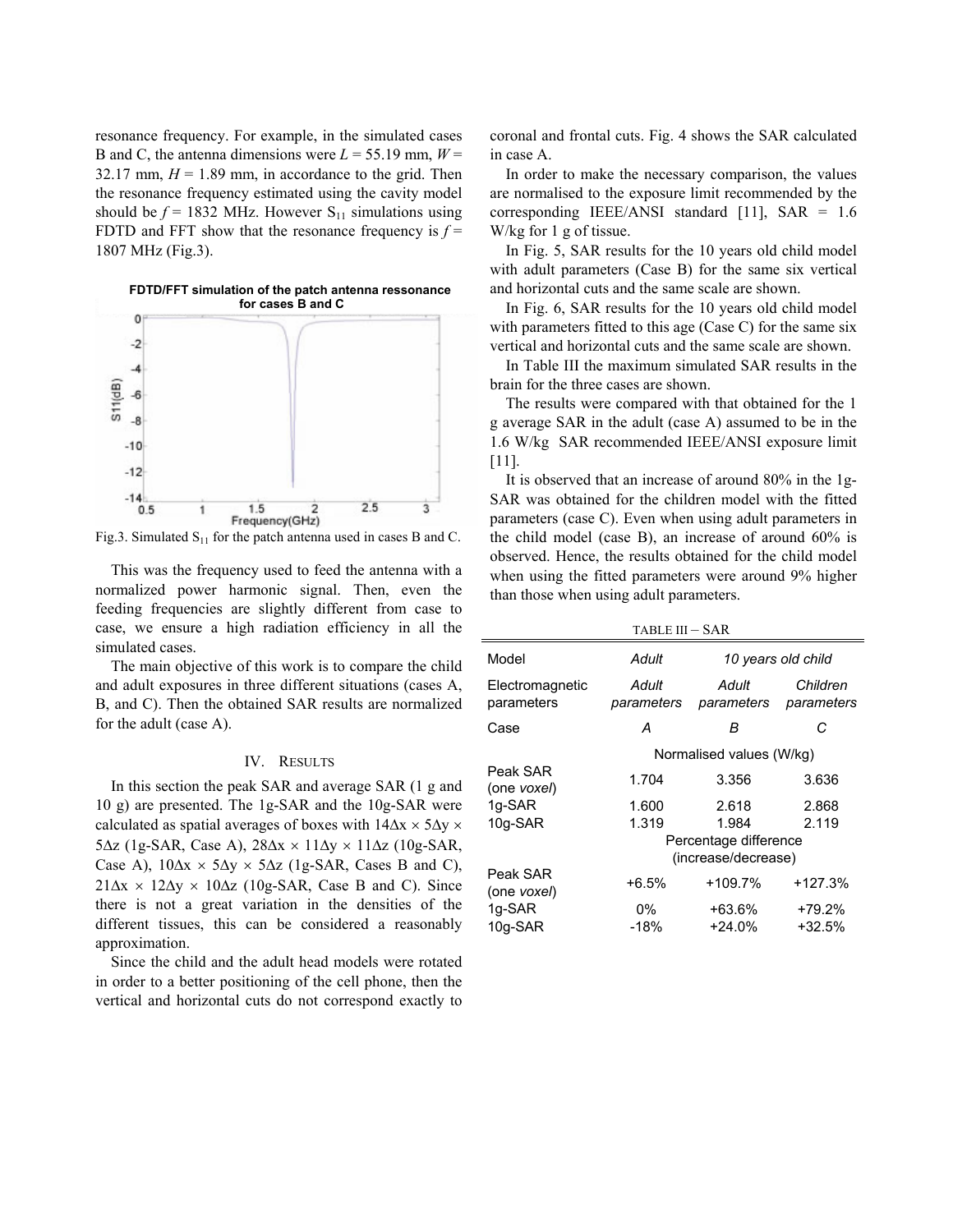# SAR for XY plane for case A at 1800MHz



SAR for XZ plane for case A at 1800MHz



Fig.4. SAR for three vertical and horizontal cuts (Case A, adult). The color scale corresponds to 10 dB for each color. The same scale is used in Fig.5 and Fig.6.

# SAR for XY plane for case B at 1800MHz



SAR for XZ plane for case B at 1800MHz



Fig.5. SAR for three vertical and horizontal cuts (Case B, child with adult parameters). The color scale corresponds to 10 dB for each color. The same scale is used in Fig.4 and Fig.6.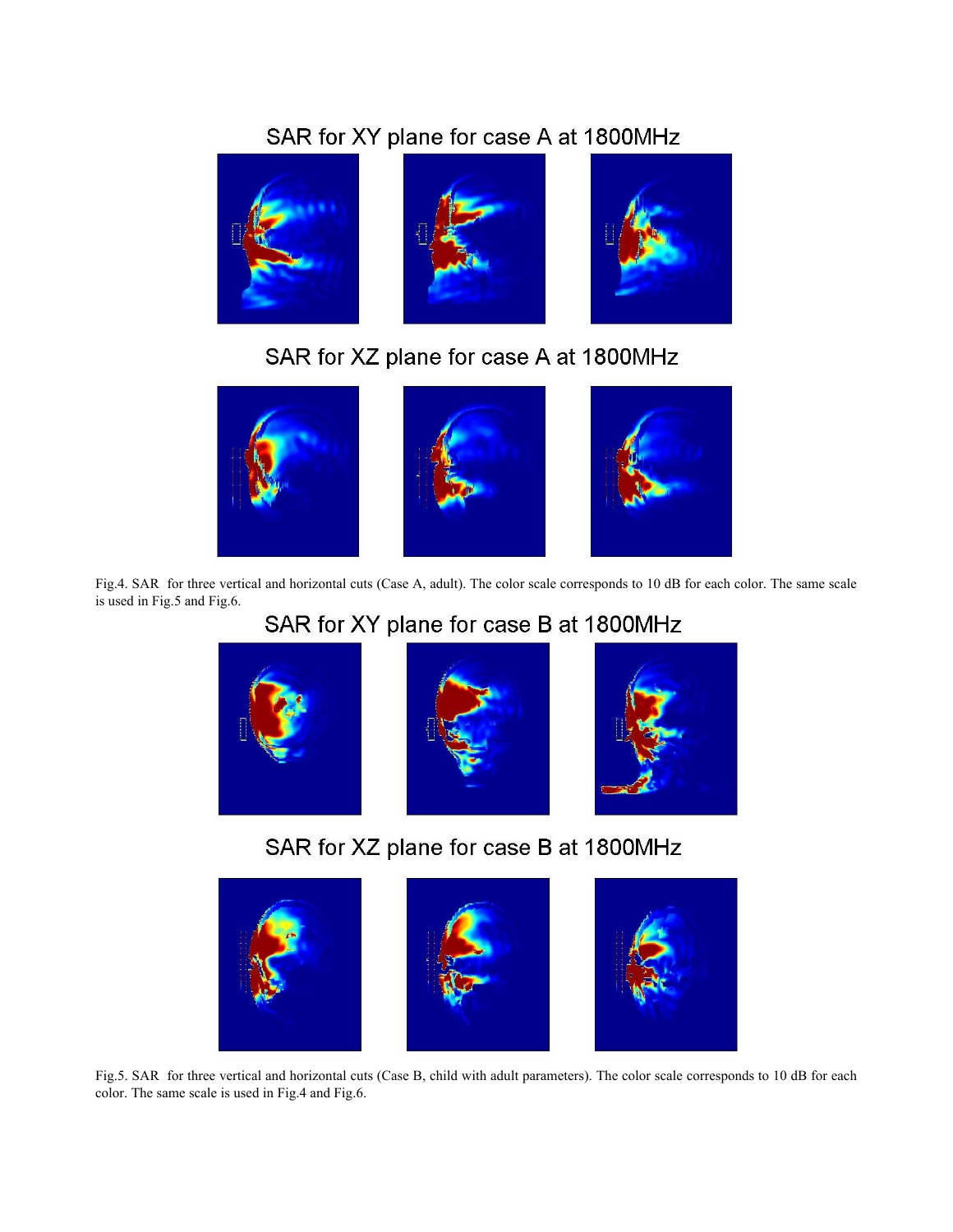## SAR for XY plane for case C at 1800MHz



## SAR for XZ plane for case C at 1800MHz



Fig.6. SAR for three vertical and horizontal cuts (Case C, child with fitted parameters). The color scale corresponds to 10 dB for each color. The same scale is used in Fig.4 and Fig.5.

### V. DISCUSSIONS AND CONCLUSIONS

The SAR in the 10 years old child was calculated and compared to the results obtained for adult. SAR results around 80% higher than those for the adults were observed for the children. This is expected to be due to differences in dimensions and electromagnetic parameters, and is in accordance with the results obtained by other authors [10].

Due to the increase of the use of mobile phones by children, and since compliance tests use head phantoms based exclusively on adult data, the results shown in this paper may suggest that further theoretical and experimental research must be done in order to evaluate these issues aiming to reduce risks for the children. This is in accordance to the WHO – World Health Organization – effort, included in the WHO Children's EMF Research Agenda, recommending research studies relevant to the risk of adverse health effects in children from exposure to electromagnetic fields (EMFs) [25].

#### ACKNOWLEDGMENT

The authors are grateful to MD Sonia Tozzi (from

Radicom) and Diego Mauricio Fernández Campos for their collaboration to the 10 years old child computed tomographic images, and also to Martin Elbern for his contribution in the model for the head of the child.

#### **REFERENCES**

- [1] M. A. Jensen and Y. Rahmat-Samii, "EM Interaction of Handset Antennas and a Human in Personal Communications", *Proc. of the IEEE*, vol. 83, nº 1, pp. 7-17, January 1995.
- [2] S. Watanabe et al., "Characteristics of the SAR Distributions in a Head Exposed to Electromagnetic Fields Radiated by a Hand-Held Portable Radio", *IEEE Trans Microwaves Theory Techniques*, vol. 44, nº. 10, pp. 1874-1883, October 1996.
- [3] M. F. Iskander et al., "Polarization and Human Body Effects on the Microwave Absorption in a Human Head Exposed to Radiation from Hand Held Devices", *IEEE T-MTT*, vol. 48, nº. 11, pp. 1979- 1987, November 2000.
- [4] A. A. de Salles, C. R. Fernández e M. Bonadiman, "Far Field, Near Field and SAR Simulation for Cell Phones Operating Close to the Head" *IEEE – COMSOC International Telecommunications Symposium (ITS2002)*, Natal – RN, September 2002.
- [5] A. A. A. de Salles, C. R. Fernández and M. Bonadiman, "FDTD Simulations and Measurements on Planar Antennas for Mobile Phones", *Proc. SBMO/IEEE MTT-S IMOC 2003*, pp. 1043-1048, 2003, ISBN 0-7803-7824-5/03.
- [6] C. R. Fernández, M. Bonadiman and A A. A. de Salles, "FDTD simulations and measurements for cell phone with planar antennas", *Annales des Télécommunications*, Tome 59, No. 9/10, pp. 1012-1030, Sept/Oct. 2004